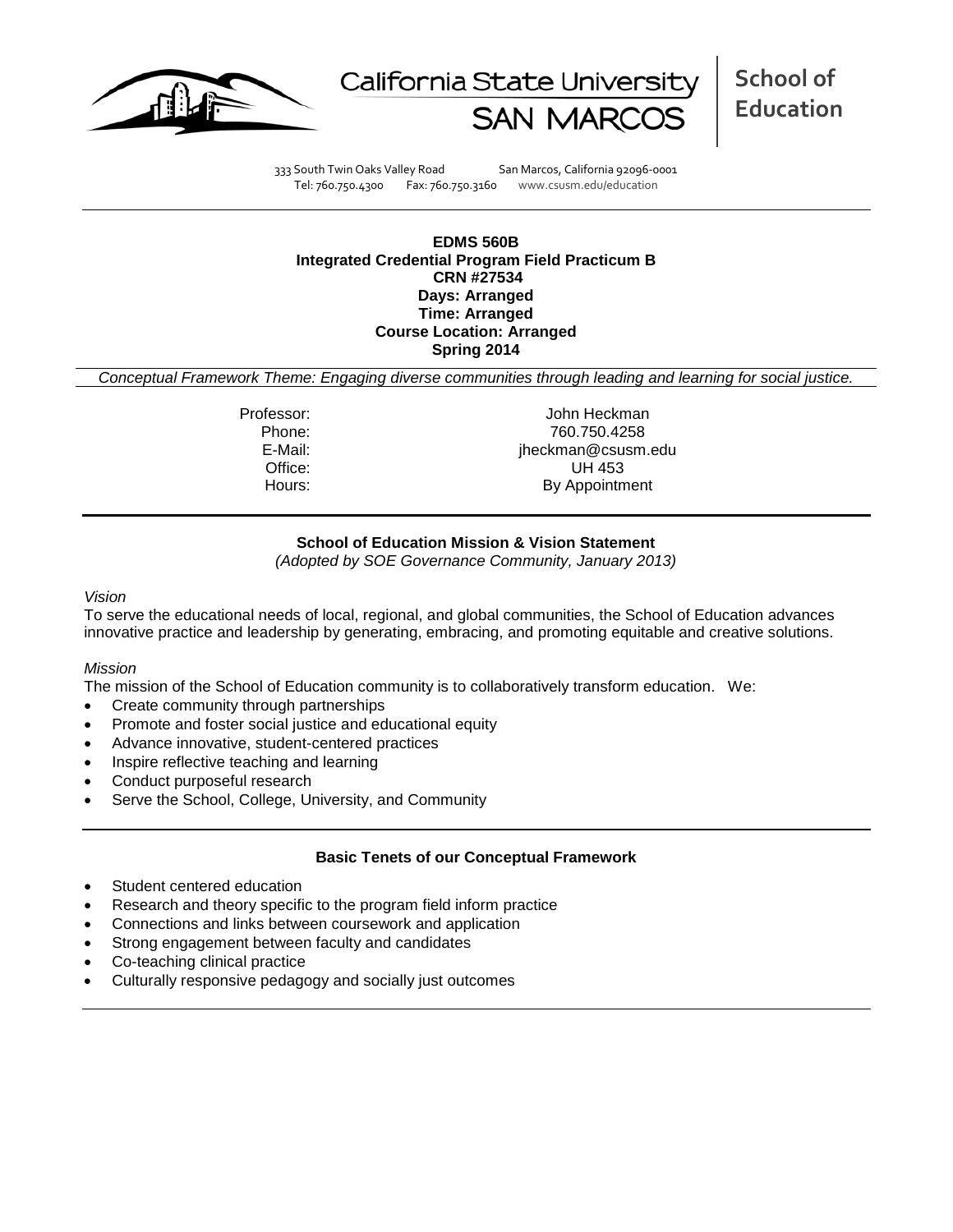## **COURSE DESCRIPTION**

Continued classroom experience to implement course concepts, tutor, and other school-based experiences in selected schools under supervision of classroom teacher and program coordinator. Requires travel to assigned school for eight (8) hours each week. *Enrollment restricted to students in the ICP. Prerequisite: EDMS 560A.*

HECKMAN: ICP teacher candidates are undergraduate students who are concurrently taking their professional preparation coursework and their academic preparation. This experience puts the theory of their coursework into classroom practice. The field practicum experience occurs twice in the ICP program – in semesters 2 and 4, preceding the clinical practice experience in semester 5. They are expected to complete 96 hours during the semester. They will be required to develop and teach three appropriate lesson plans during the practicum. *Graded Credit/No Credit.* 

### **Materials Needed**

Because this is a supervised field practicum experience, the materials for this class include the *Field Practicum Preference Form*, the *Letter to the Cooperating Teacher*, *Expectations for Practicum I and II, Field Practicum Reminder, Field Practicum Attendance Record Form* and the *Field Practicum Evaluation Form* that may be found on the Teacher Credential Programs website under Programs Offered. Additional materials on the website may be found at http://www.csusm.edu/education/ICP/ICPfieldpracticum.html.

# **FIELD PRACTICUM STUDENT LEARNING OUTCOMES**

## **Candidates will:**

- Maintain a teaching resource file of ideas and materials obtained during the experience (which has already been started in the Literacy course).
- Participate in meetings and duties with cooperating teachers as time allows.
- Tutor one or two students under the direction of the cooperating teacher. Additionally, support student learning by engaging in small group instruction under the direction of the cooperating teacher.
- Take over the regular morning routine as part of instruction. **Plan and teach at least three standardsbased lessons u**nder the direction of the cooperating teacher. If possible, teach the lessons in three different curriculum areas. Lesson plans and written feedback from the cooperating teacher are required.
- Conference with the cooperating teacher on issues of planning. Discuss daily, weekly and yearly plans
- Spend at least two hours shadowing one or more staff members.

### **Student Learning Outcome Assessment Methods**

Observations by the school-based cooperating teacher of the field practicum performance objectives.

Submission of end-of-semester packet including three lesson plans with written feedback from cooperating teacher.

Completion of the Integrated Credential Program Teacher Candidate Evaluation, both mid-term and end-ofsemester, with signatures of the ICP Teacher Candidate, the Site Supervisor and the Cooperating Teacher.

### **Grading Scale**

# **Credit/No Credit**

A grade of CREDIT (CR) or NO CREDIT (NC) will be assigned for the field practicum experience.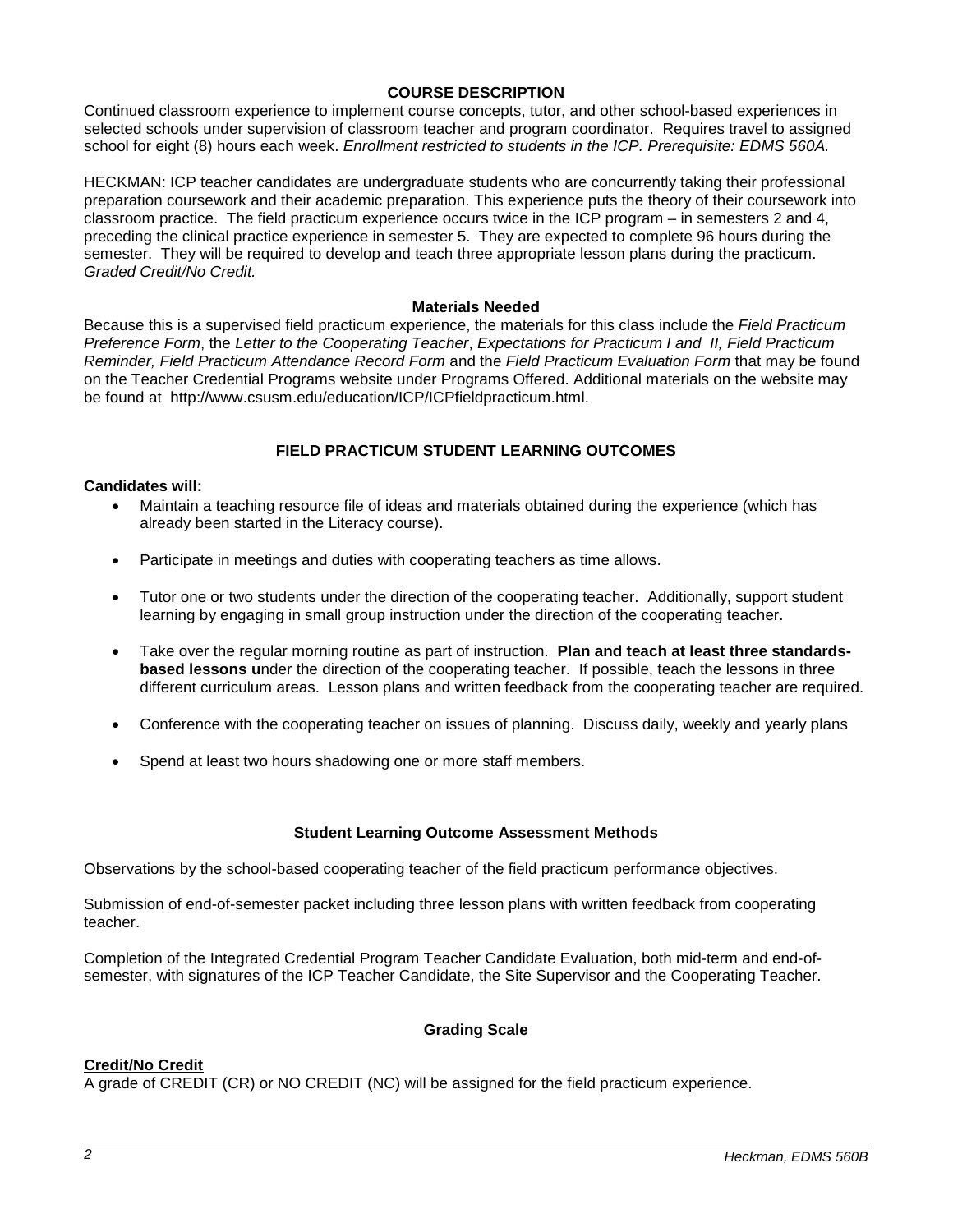### **Conditions for Removal from School Site**

A candidate will be removed from the school site and a Statement of Concern documenting the situation will be written immediately if a candidate:

- 1. Endangers students or others;
- 2. Violates recognized codes of conduct, e.g. CSUSM Student Code of Conduct, CSUSM Academic Honesty Policy NEA Code of Ethics, CA Education Code Section 44932; and/or
- 3. Is dismissed from the classroom or school site by the cooperating professional or site or district administrator. (see *Statement of Concern- Guidelines* www.csusm.edu/education/ClinicalPractice/HandbookMS.html)

# **GENERAL CONSIDERATIONS**

## **Students with Disabilities Requiring Reasonable Accommodations**

Candidates with disabilities who require reasonable accommodations must be approved for services by providing appropriate and recent documentation to the Office of Disable Student Services (DSS). This office is located in Craven Hall 4300, and can be contacted by phone at (760) 750-4905, or TTY (760) 750-4909. Candidates authorized by DSS to receive reasonable accommodations should meet with their instructor during office hours or, in order to ensure confidentiality, in a more private setting.

### **CSUSM Academic Honesty Policy**

"Students will be expected to adhere to standards of academic honesty and integrity, as outlined in the Student Academic Honesty Policy. All written work and oral presentation assignments must be original work. All ideas/materials that are borrowed from other sources must have appropriate references to the original sources. Any quoted material should give credit to the source and be punctuated with quotation marks.

Students are responsible for honest completion of their work including examinations. There will be no tolerance for infractions. If you believe there has been an infraction by someone in the class, please bring it to the instructor's attention. The instructor reserves the right to discipline any student for academic dishonesty in accordance with the general rules and regulations of the university. Disciplinary action may include the lowering of grades and/or the assignment of a failing grade for an exam, assignment, or the class as a whole."

Incidents of Academic Dishonesty will be reported to the Dean of Students. Sanctions at the University level may include suspension or expulsion from the University.

### **Plagiarism:**

As an educator, it is expected that each candidate will do his/her own work, and contribute equally to group projects and processes. Plagiarism or cheating is unacceptable under any circumstances. If you are in doubt about whether your work is paraphrased or plagiarized see the Plagiarism Prevention for Students website [http://library.csusm.edu/plagiarism/index.html.](http://library.csusm.edu/plagiarism/index.html) If there are questions about academic honesty, please consult the University catalog.

# **Use of Technology**

Candidates are expected to demonstrate competency in the use of various forms of technology (i.e. word processing, electronic mail, Moodle, use of the Internet, and/or multimedia presentations). Specific requirements for course assignments with regard to technology are at the discretion of the instructor.